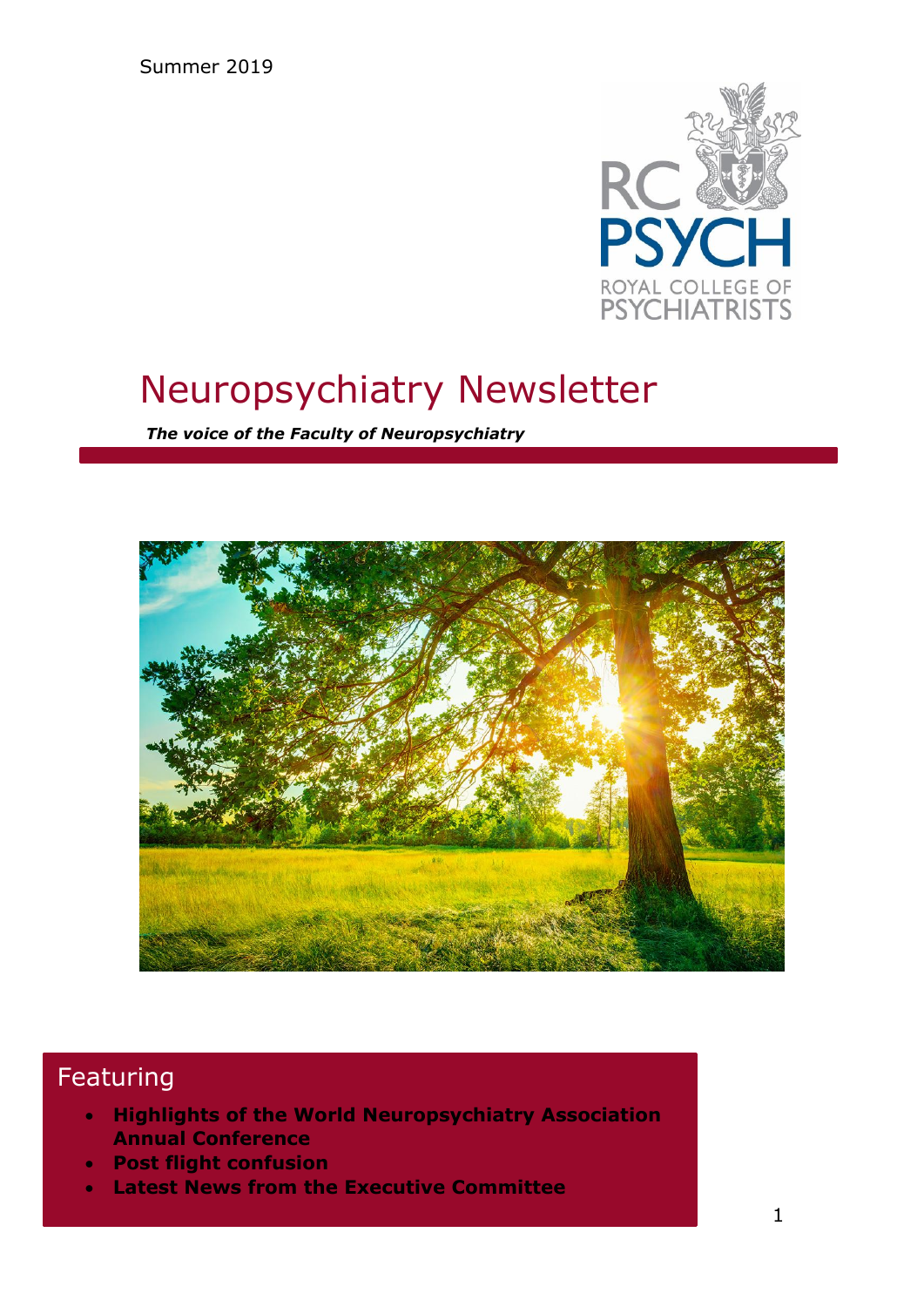Summer 2019

**Neuropsychiatry Newsletter**

**Summer 2019 Edition** 

### **Table of contents**

| 'Dis-sociated': a documentary on dissociative seizures 19 |  |
|-----------------------------------------------------------|--|
| Faculty of Neuropsychiatry Annual Conference 20           |  |

**Editor**: Kevin Foy **Deputy Editor**: Dot Bindman **Editorial Board**: Eileen Joyce Address for correspondence or submissions of original articles, case reports, correspondence [kevin.foy@rcpsych.ac.uk](mailto:kevin.foy@rcpsych.ac.uk)

Neuropsychiatry Newsletter is produced four times per year. Articles, case-reports and service descriptions should be submitted in a MS Word format by email and should not exceed 2000 words unless agreed with the Editor. Letters should not exceed 200 words. The Editor reserves the right to edit contributions as deemed necessary. Opinions expressed in the newsletter are of the authors and not of the College. Copyright of submissions are retained by its author, but the College reserves the right to reproduce the article on the Faculty website pages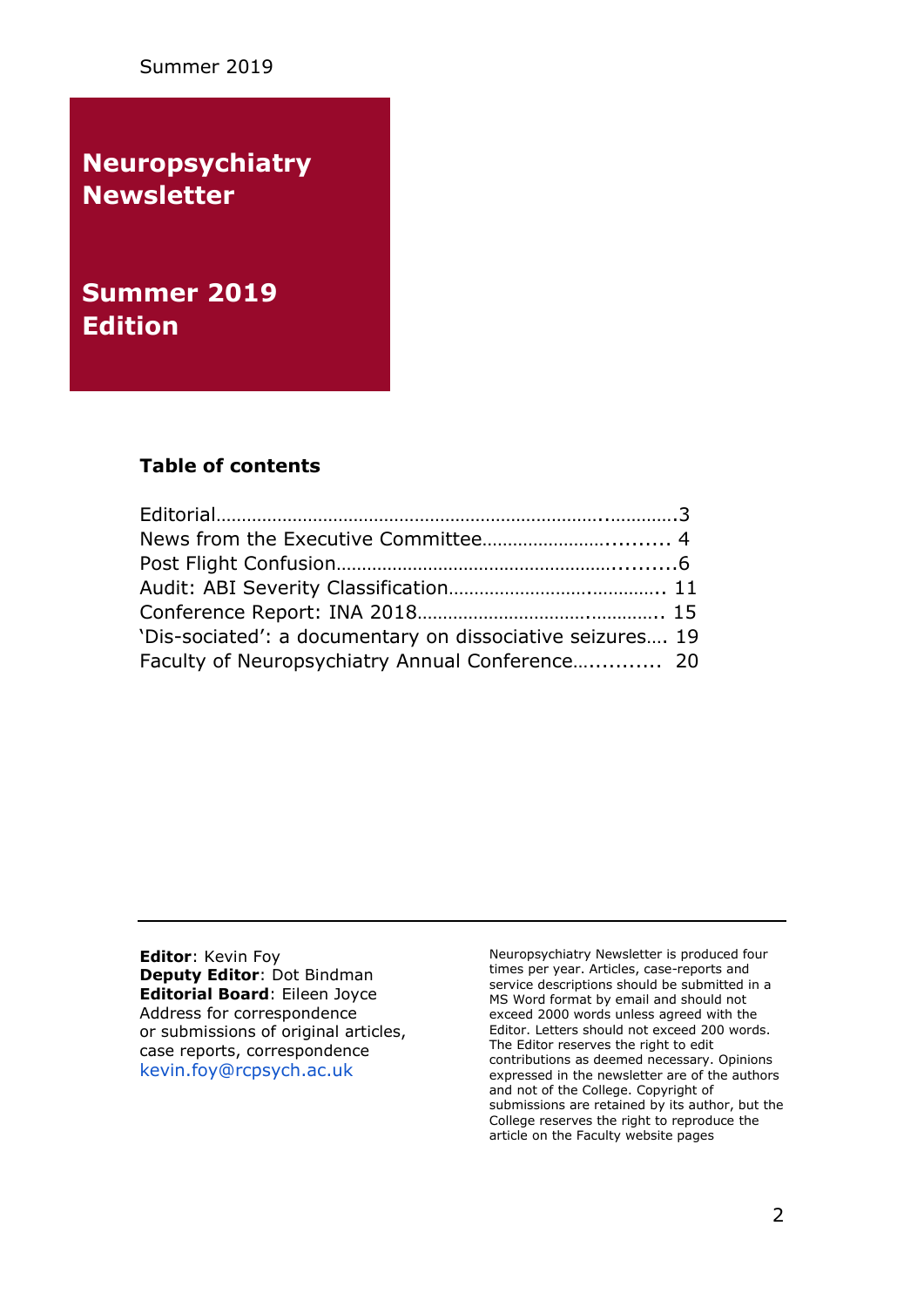# **Editorial**

#### **On DoLs, Mental Health Acts and other Parliamentary work**

**by**

**Dr Kevin Foy Editor of Neuropsychiatry Newsletter Consultant Neuropsychiatrist, The Walton Centre Foundation NHS Trust, Liverpool**

The Neuropsychiatry Newsletter has a politically neutral editorial policy. In terms of the Brexit debate, however, the ongoing political and constitutional crises means that Parliament and the national media has been focused on Brexit and the desire to amend the Mental Capacity Act and scrap the Deprivation of Liberty Safeguards and replace it with a different scheme escaped a lot of the media attention and completed its journey through Parliament and received Royal assent in May. Liberty Protection Safeguards, the new proposed streamlined version of DoLS, is hoped to save the already stretched local authorities over £200 million per year.

The Bill has already been amended. Critics of the proposed legislation suggested that there would be a potential conflict of interest for care home managers as it was proposed they be given responsibility for the process with local authority signing off the authorization. The government back-tracked in response to this criticism and local authorities will

now have the option of giving these responsibilities to the care home manager or undertaking them themselves.

In an attempt to counteract accusations that the new bill did not provide a definition of what 'deprivation of liberty' means, the government issued a statutory definition in early January 2019. However, there were concerns that the definition was not compatible with existing laws and there has been a recent decision to drop a statutory definition altogether.

Some suggested that the new legislation should have waited until the independent review of the Mental Health Act was completed. Such a pause never took place and the new LPA is anticipated to come into force in October 2020. Before that, a new code of practice will be drafted and training for professionals delivered. Similar to the Brexit debate, the end point is nearer but more unclear than ever!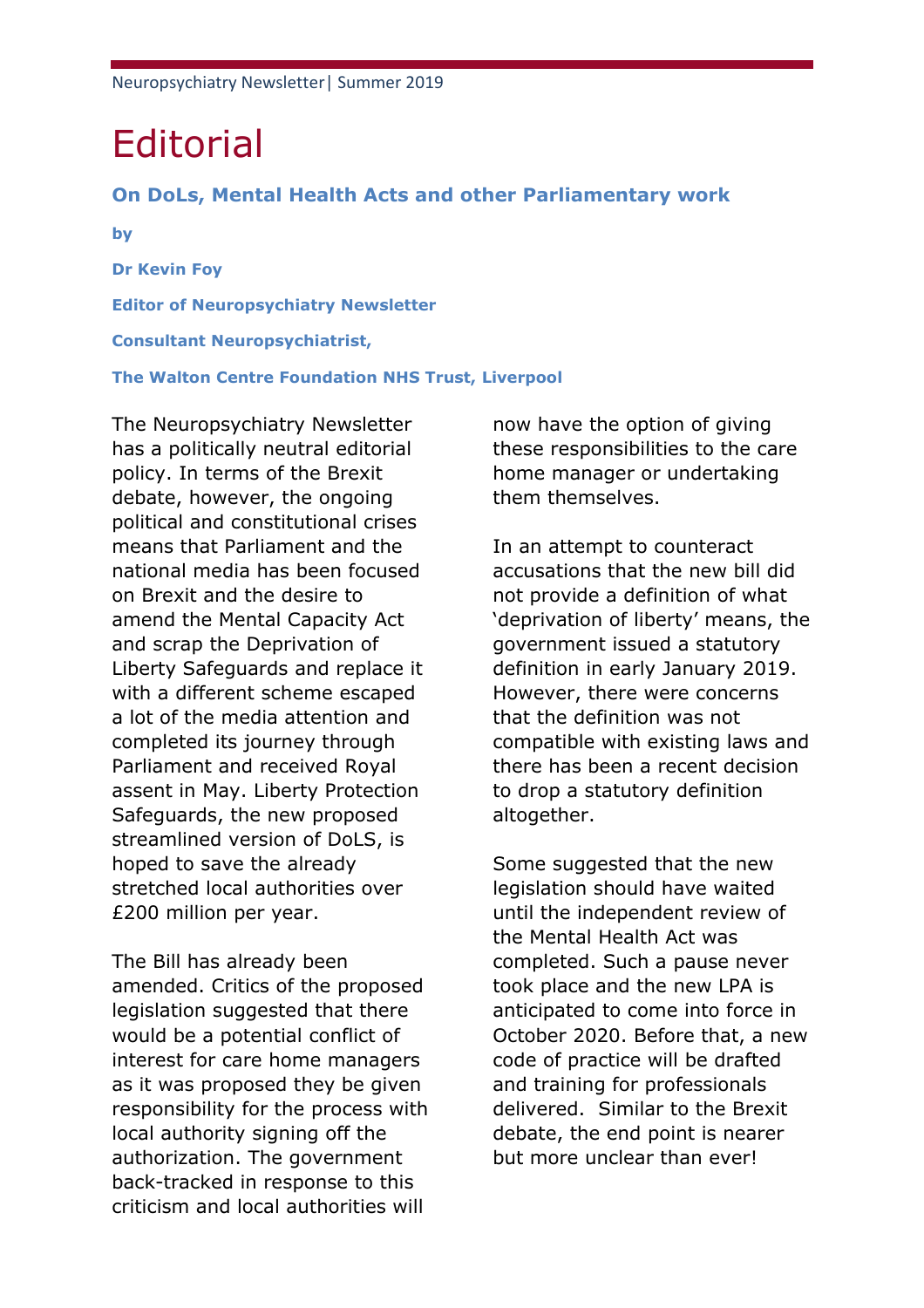## **News from the Executive Committee**

The executive committee recently met at the College offices in Prescot Street, London. During the full agenda, a number of pertinent recent developments were discussed - the most important of which is the 30-day consultation on a draft specification for specialised neuropsychiatry and neuropsychology services. This document potentially maps out the development of neuropsychiatry within England for the future. At present access to neuropsychiatry services is patchy and can be a postcode lottery. The draft document defines our specialty and lists the reasons why specialist neuropsychiatric assessment and treatment should be a requirement in Tier 1 services i.e. regional neuroscience centres with a catchment area of more than a million. The document emphasises the need for joined up thinking and close working with our neurology, neurosurgery and neurorehabilitation colleagues with the development of multidisciplinary teams.

The Faculty Executive also discussed the recent 'Time for Change' report from the all-party parliamentary group (APPG) on acquired brain injury. The process was championed by Chris Bryant MP and pointed out the chronicity of symptoms and social consequence of acquired brain injury. The importance of neurorehabilitation, education, ABI in criminal justice system, sports concussion and welfare and benefits system was mentioned in the document. Unfortunately, despite the fact that members of the Faculty attended the APPG, there was no mention of the severe mental health consequences of brain injury or the role of psychiatry within the report. The Royal College of Psychiatrists was therefore unable to endorse the document.

The report in its entirety is available on [https://www.ukabif.org.uk/wp](https://www.ukabif.org.uk/wp-content/uploads/2018/10/1533_40pp_APPG-on-ABI_Report_Time-for-Change_2018_AW_SINGLES_WEB.pdf)[content/uploads/2018/10/1533\\_40pp\\_APPG-on-ABI\\_Report\\_Time-for-](https://www.ukabif.org.uk/wp-content/uploads/2018/10/1533_40pp_APPG-on-ABI_Report_Time-for-Change_2018_AW_SINGLES_WEB.pdf)[Change\\_2018\\_AW\\_SINGLES\\_WEB.pdf](https://www.ukabif.org.uk/wp-content/uploads/2018/10/1533_40pp_APPG-on-ABI_Report_Time-for-Change_2018_AW_SINGLES_WEB.pdf)

Members of the Executive Committee recently hosted a 'Mental Health and Neurosciences Leaders Away Day' and organised by The Neurological Alliance. The day was kicked off by Professor Timothy Kendall, NHS England's National Clinical Director for Mental Health and Professor Adrian Williams, Chair of the National Neurosciences Advisory Group. The away day reflected on the problems that result the interplay between neurological and co-morbid mental health conditions and the difficulties in accessing treatment for patients with neurological symptoms. A consensus statement highlighted the need for screening of people with neurological conditions and mental health problems to be able to access tailored neuropsychiatric and neuropsychological expert assessment and treatment. The full recommendations are available at [https://www.neural.org.uk/resource\\_library/mental-health-consensus](https://www.neural.org.uk/resource_library/mental-health-consensus-statement/)[statement/](https://www.neural.org.uk/resource_library/mental-health-consensus-statement/)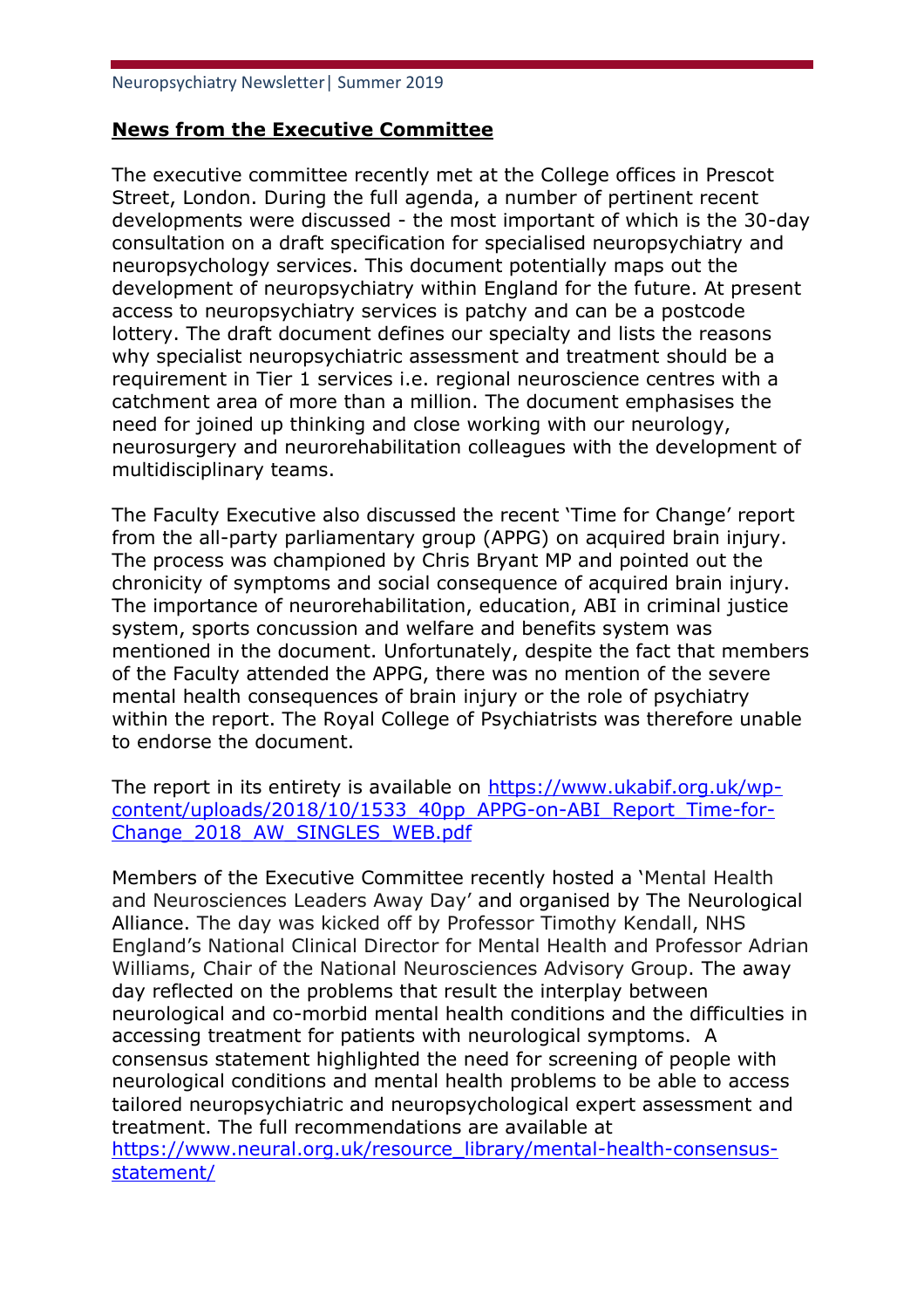## **Post-Flight Confusion: Does flying affect the brain?**

Gianetta Rands, Thomas McCabe, Chris Imrey



## Introduction:

For well over a decade, clinicians working with the elderly have seen patients who developed confusion after flying on aeroplanes<sup>1</sup>. More recently a detailed case study has been published  $2$ .

Our clinical information is anecdotal but through pooling our observations, the condition appears to be associated with some key clinical featuressummarised below in table 1. Patients will have flown by passenger jet in the previous 2-3 days and their flights have been  $1.5 - 14$  hours duration. Symptoms were initially noticed by family and friends. All cases we know of are in older people.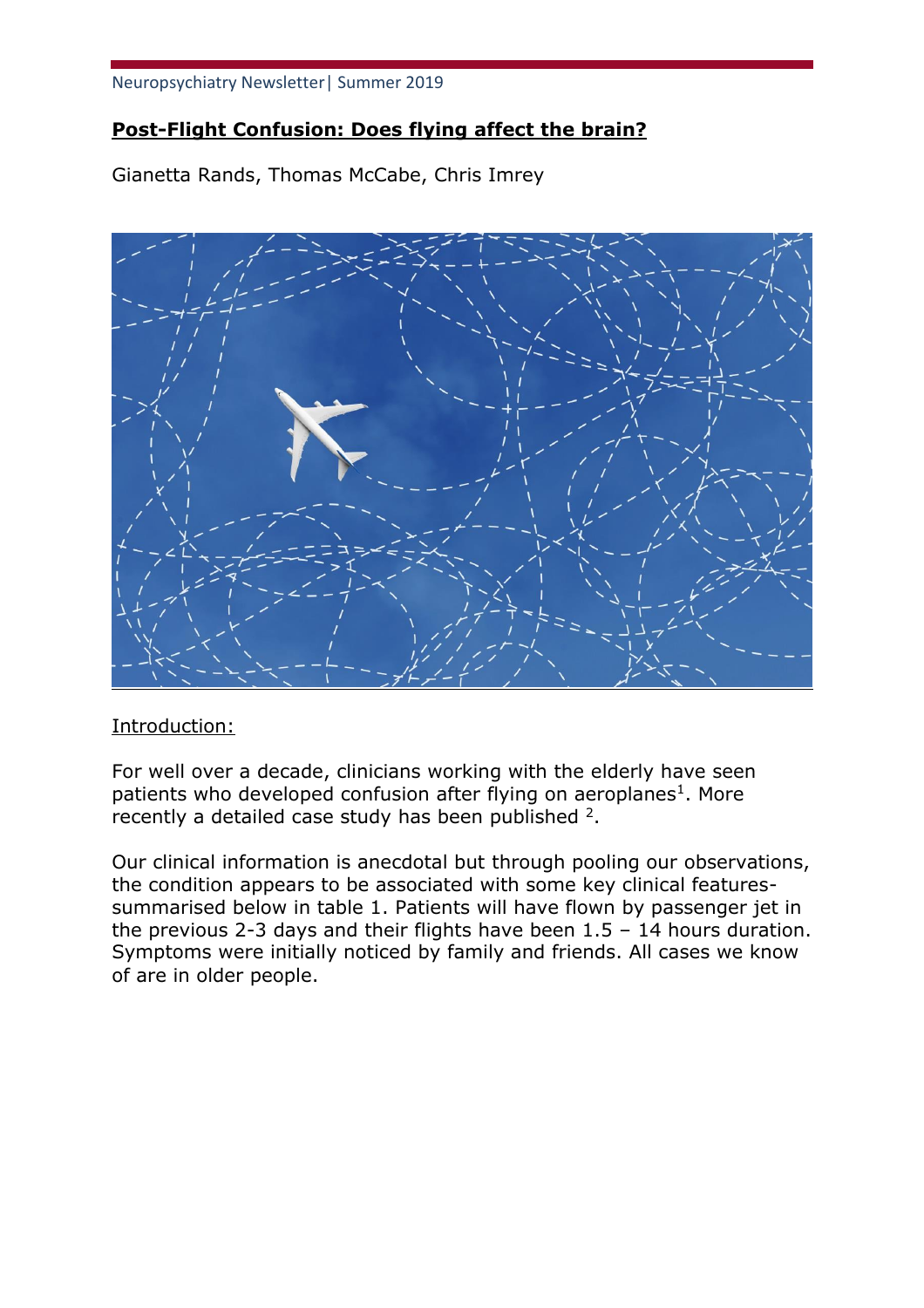| Neuropsychiatry Newsletter   Summer 2019 |                                                                      |
|------------------------------------------|----------------------------------------------------------------------|
|                                          | Observations                                                         |
| New symptoms noticed                     | Increased confusion, if diagnosed with dementia                      |
|                                          | New confusion, if no known dementia;                                 |
|                                          | Disorientation in time and place, not recognising familiar<br>people |
|                                          | Acute change of personality                                          |
|                                          | Uncharacteristic agitation, aggression and distress                  |
|                                          |                                                                      |
| Associated with previous<br>diagnosis    | Hypertension                                                         |
|                                          | Cardiovascular disease (CVD)                                         |
|                                          | Transient ischaemic attacks (TIA)                                    |
|                                          | Cerebro-vascular disease (Stroke)                                    |
|                                          | Tendency to delirium and episodic confusion                          |
|                                          | History of sun-downing (confusion worse during early<br>evenings)    |
|                                          |                                                                      |
| Investigations                           | Usually all normal; no evidence of infections,                       |
|                                          | inflammation, CVD, CVA, delirium screens negative                    |
|                                          | One report of frontal lobe swelling on brain scan                    |
|                                          | Cognitive testing, if done, shows deficits                           |
|                                          |                                                                      |
| Outcomes                                 | Generally, not good.                                                 |
|                                          | (this may not be typical; we know very few outcomes and              |
|                                          | may only get to hear about the poor ones)                            |
|                                          | One patient needed nursing home care                                 |
|                                          | One patient died 4 weeks after repeat flight                         |
|                                          | One patient went on to be diagnosed with dementia                    |

#### **Table One: Observations from cases of Post Flight Confusion:**

#### The Physics and Physiology of Air Travel

There is a considerable amount of research data about the effects of different altitudes on human physiology- most of which has been done on fit young men. We know of no research on international air travellers and older travellers. Many aspects of the cabin environment is artificially controlled, in part due to the fact that most planes cruise at altitudes of 30,000-40,000 ft.

1. Air pressure. This is measured in  $PSI =$  pounds per square inch. At 40,000 feet, air pressure is 2.7psi which is incompatible with life. Currently, controlled cabin pressures are about 10.8-12.2psi, corresponding to 6-8,000 feet altitude. Sea level is 14psi. Planes ascend to cruising heights in 20-30 minutes, and descend at similar speed. Low air pressure is associated with expansion of air spaces which are present in bowels, sinuses, and recent surgery sites. Low air pressure is associated with peripheral oedema.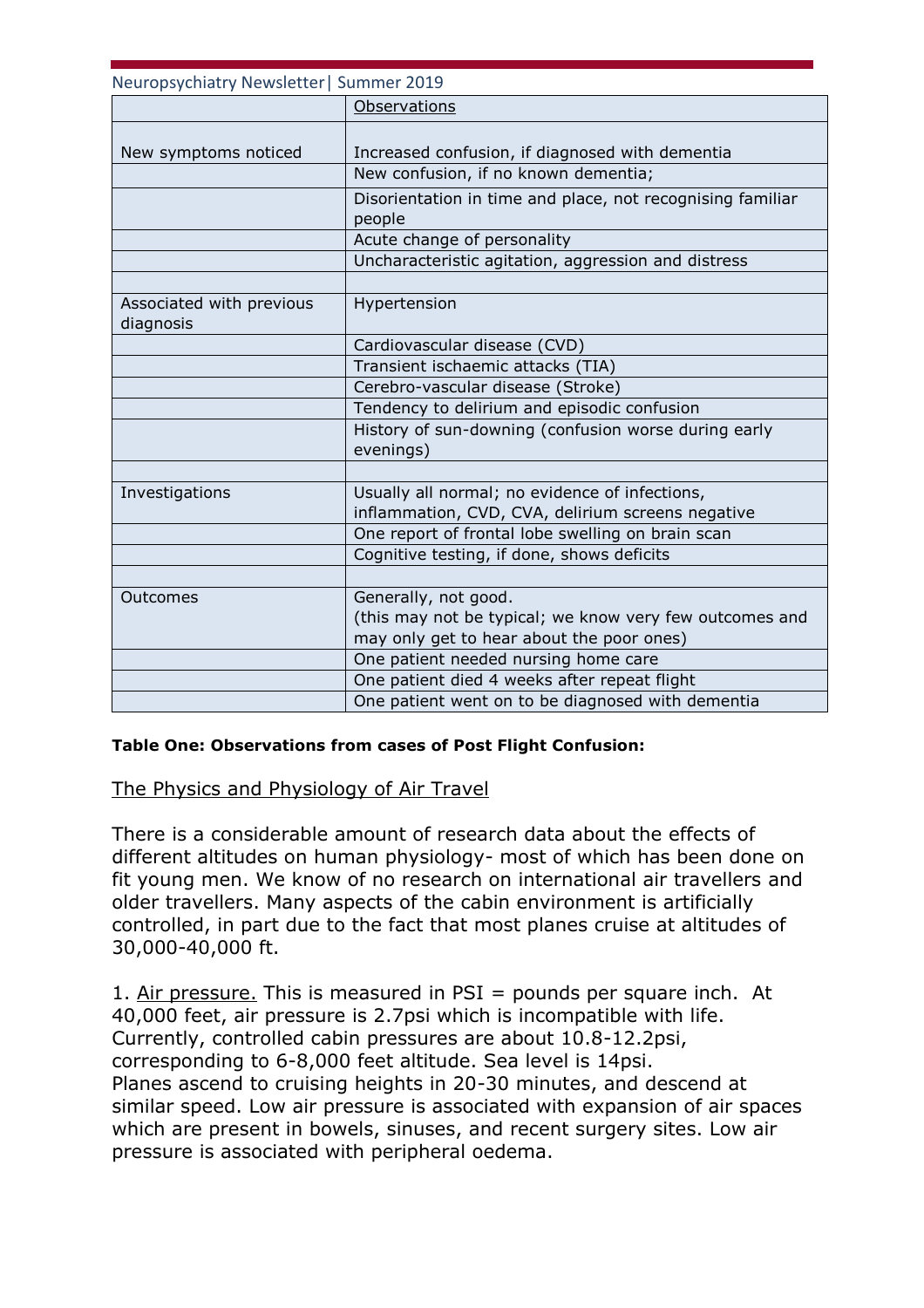2. Oxygen. At 6 – 8,000 feet altitude there is 20-26% reduction in available oxygen. Research has found this to result in haemoxyhaemoglobin saturations ( $PO<sub>2</sub>$ ) of 83-85%. At ground level,  $PO<sub>2</sub>$ is normally 97-99%.

Using a small pulse oximeter, one of the authors found their oxygen saturation was 98-99% at the beginning and end of the flight when the plane was on the ground. At cruising altitude the oxygen saturation dropped to 83-89%. This drop in saturation appears to be associated with a compensatory increase in heart rate in some individuals. Careful data collection using this simple methodology and samples of older and younger men and women would be an interesting study.

3. Humidity. The humidity within an air cabin at cruising altitude can be as low as 1-20%. Our 'comfort zone' is 50-65%. Low humidity can result in dehydration and reduced peripheral perfusion.

4. Cabin air quality. There are no internationally agreed standards for cabin air quality. Cabin air may contain levels of carbon dioxide  $(CO<sub>2</sub>)$ , ozone and microbes that are illegal in office spaces.

5. Legal Standards: The Warsaw Convention, 1929, appears to be the most recent legislation about airlines responsibility for their customers' health. It says that passengers are responsible for their own health. Of note, in 1929 planes were propeller planes and did not have pressurised cabins as they flew much lower than modern day jets (they usually fly lower that modern day controlled cabin environment equivalent altitudes).

6. Propeller planes: The authors are aware of a patient with mild dementia who regularly travels from the Channel Islands to London. His wife noticed that after travelling by jet plane he is more confused for several days. They now use a propeller plane service and since switching to that service, he no longer experiences post-flight confusion. Propeller planes usually fly below 5,000 feet and do not have artificially controlled cabins. Their in-flight altitudes are less than the artificially controlled altitudes of high flying jets.

### Basic Physiology and Brain Responses to Hypoxia and other aspects of inflight environments.

At normal blood oxygen saturations, cerebral perfusion pressure is autoregulated as the difference between blood pressure and intracranial pressure. Arterial carbon dioxide levels and local metabolic activity affect cerebral perfusion. When arterial oxygen is low, the physiological responses include increases in respiratory and heart rates, and over time, increased haematocrit.

Due to the fact that air cabins are only partially pressurised, air travel is associated with a low level of hypoxia. In addition, mild cereberal oedema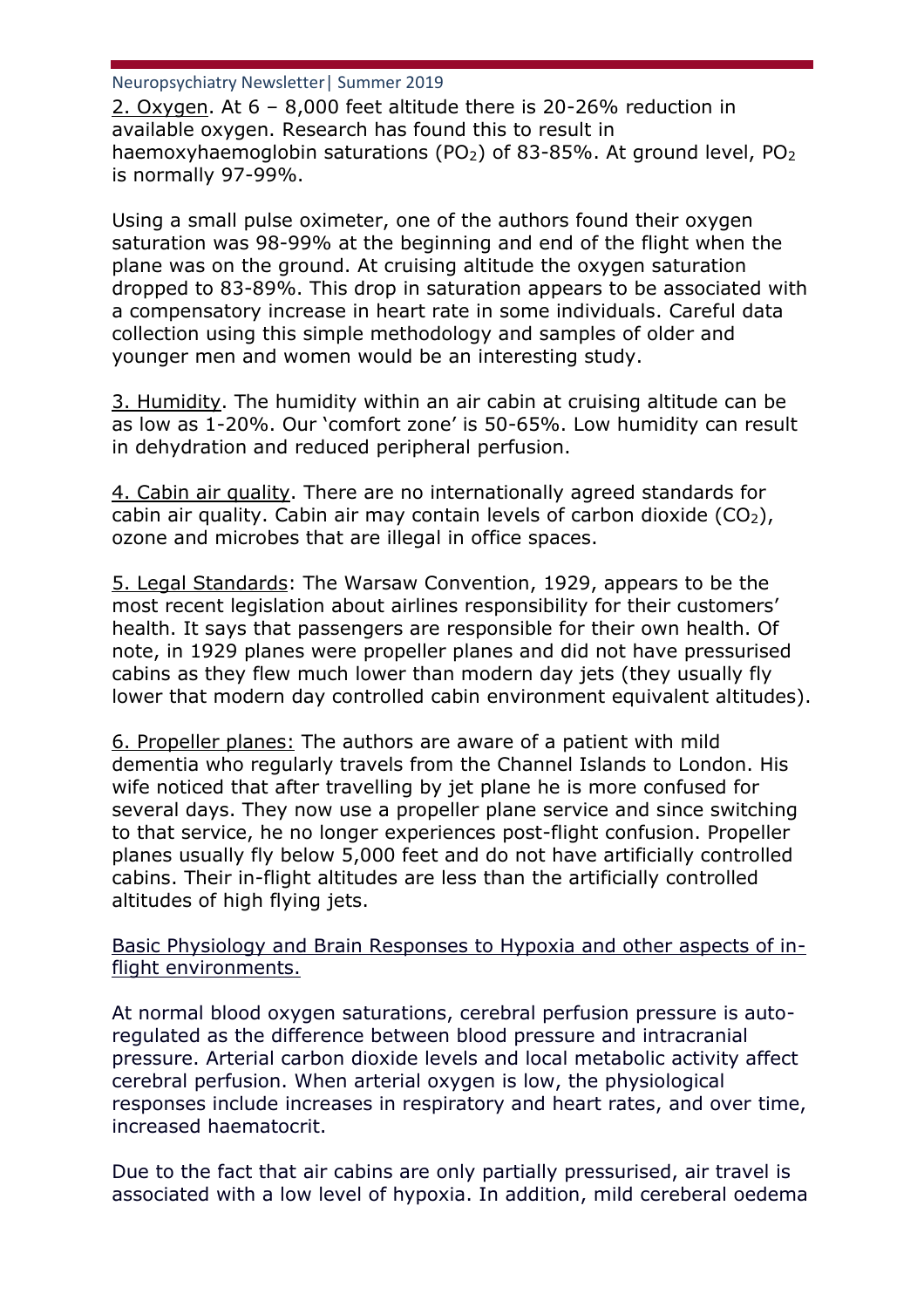may also be observed. These changes may be even more significant in individuals with chronic respiratory problems or anaemia.

At relatively low levels of anoxia, a mismatch between cellular ATP supply and demand can occur leading to hypometabolism. Depending on how long this lasts, and how good physiological adaptations are, this could result in cerebral hypoxia and cell damage. Evidence indicates that physiological auto-regulation is impaired by increasing age, sleep, alcohol, and hypnotics and maybe other factors such as various medications.

The solution may not just be to provide additional oxygen in the cabinalthough this would improve blood oxygen saturation. Changed carbon dioxide concentration and other factors may have adverse effects on cerebral perfusion and unwanted side effects such as haemorrhage. Clearly, there is a limit to how much the controlled cabin air pressure can be increased without compromising the integrity of the fuselage.

## Cognitive Effects of High Altitudes

Interest in the cognitive effects of high altitude started with research of James Glaisher and Henry Coxwell in the 1860s. In 1932, these effects were demonstrated with hand writing samples that became more jumbled with increasing altitude. A number of research studies have demonstrated specific cognitive difficulties at altitudes. For instance, Griva et al  $^3$ assessed a range of cognitive functions after ascent to Everest base camp and found attention, learning, verbal abilities, and executive function declined to variable degrees with ascent to altitude. Mountain trekkers were the subjects of these studies- and ascent to altitude was substantially slower than jet planes and subjects were fitter than most air passengers. There was a wide inter-individual variability and the impairments were greater in older trekkers.

## Conclusions:

Although anecdotal, post flight confusion is recognised by many professionals who work with confused patients. The cause may be due to prolonged mild cerebral hypoxia. Research is needed to validate post flight confusion as a syndrome, to identify people at risk, and assess how those risks can be minimised. Post flight confusion could shed light on some mechanisms of delirium and contribute to our knowledge about the aetiologies and prevention of dementias.

We are collecting details of people who have presented with symptoms of Post Flight Confusion. If you see possible cases please let us know. E: [grands@re-cognitionhealth.com](mailto:grands@re-cognitionhealth.com)

In the meantime, do acquire a pulse oximeter and let us know your inflight  $PO<sub>2</sub>$ s!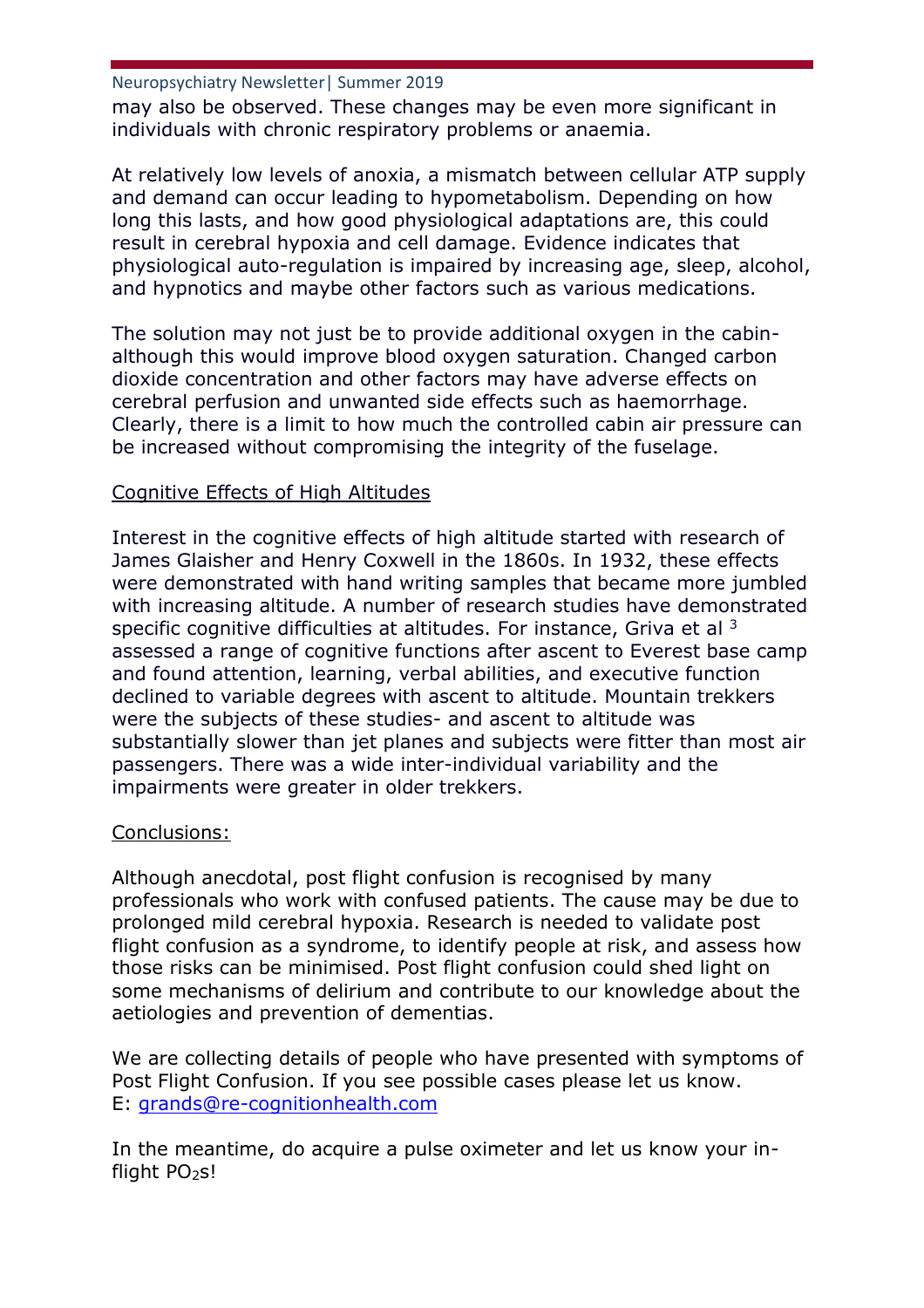References:

1. G.Rands (2002) Fear of Flying reviewed. An example of evidence based Old Age Psychiatry, Psych. Bulletin, 26. 188 – 190

2. Thomas McCabe (2017) 'Doc, can I fly to Australia?' A case report and review of delirium following long-haul flight' Psych Bulletin 41 30-32 3. Griva et al (2017) –

http://openaccess.sgul.ac.uk/108848/1/journal.pone.0174277.pdf Other references of interest:

4. The Impact of Flying on Passenger Health; a guide for healthcare professionals BMA Board of Science and Education, BMA (2004). www.bma.org.uk

5. Gianetta Rands (2011) Have we gone too far in translating ideas from aviation to patient safety? letter *BMJ 2011 342:c7309; doi:10.1136/bmj.c7309*

*Gianetta Rands is a retired old age psychiatrist who now has a small private practice in London. She has previously raised concerns about post-flight confusion and published a systematic review about this in the Psych Bulletin in 2002. Her book "Women's Voices in Psychiatry" was published in 2018 by Oxford University Press.* 

*Professor Chris Imray is a Consultant vascular and renal transplant Surgeon at University Hospitals Coventry and Warwickshire NHS Trust, Coventry.* 

*Dr Thomas McCabe is a Psychiatry trainee who specialises in altitude medicine and research and has himself climbed 6 or the 7 highest mountains in the world. He has a webpage and a just giving page.*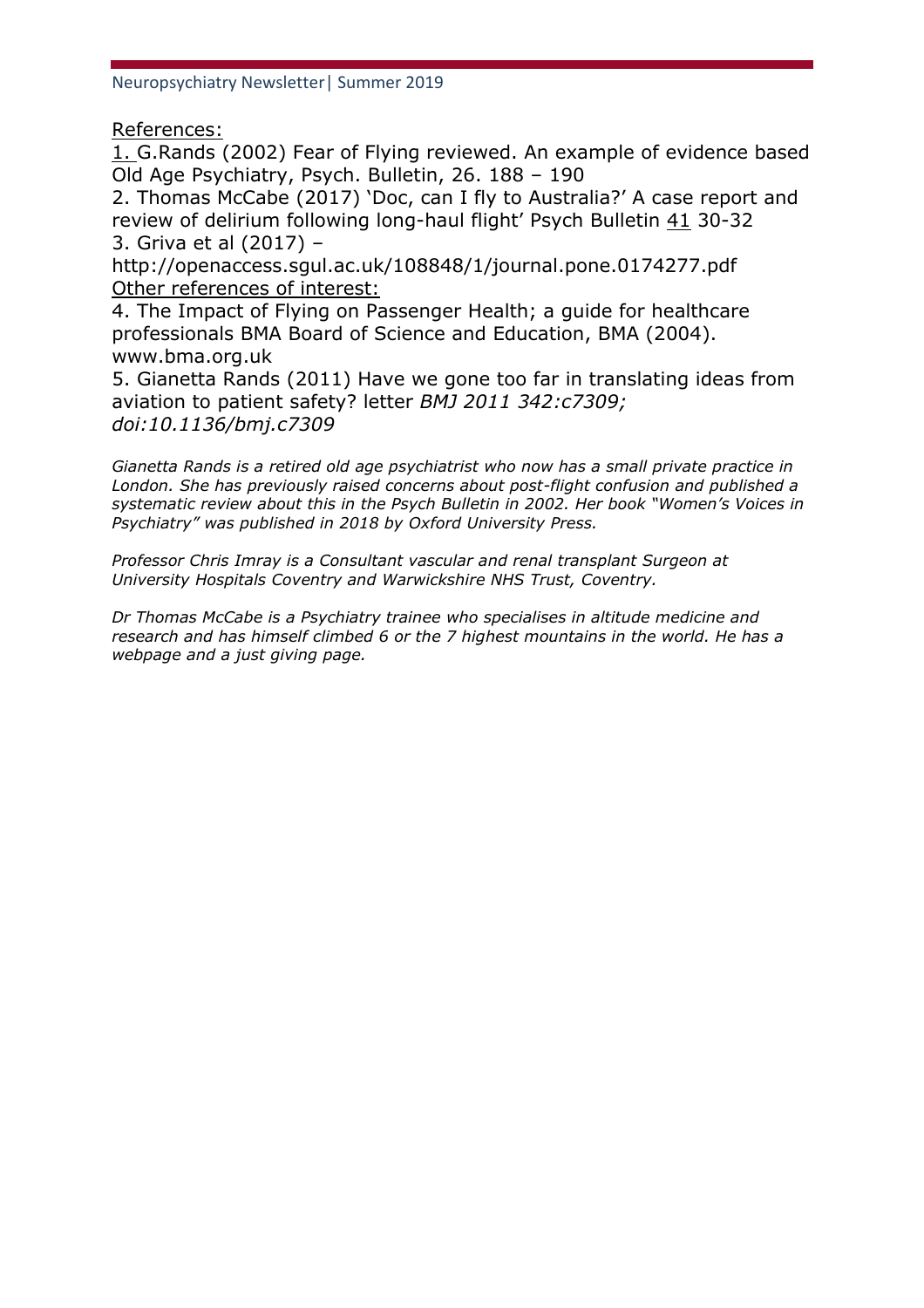## *Audit/review of practice*

## **What is the gold standard for assessing classification of severity of brain injury?**

#### Janet Grace

Classification of brain injury is contentious and there are multiple non-compatible systems in use. There is an additional aspect to this problem – assessment of brain injury is carried out by medical specialists in neurosurgery, neurology, emergency medicine, neurorehabilitation and neuropsychiatry as well as by clinicians in related fields such as emergency medicine nurses, paramedics and psychologists. We approach the problem of classification from different areas of expertise. Furthermore the demands a medicolegal report will be very different from the requirements of a clinical assessment.

Clinical experience has suggested that there is no consensus as to which classification systems are most commonly used by neuropsychiatrists and other clinicians. The purpose of this survey is quantify the use of different classification systems across a sample of neuropsychiatrists to allow benchmarking of clinical practice and start a debate about practice.

## **Brain injury; a brief history of classifications**

Russell and Smith (1961) introduced a classification system based on PTA alone. The most commonly referred to PTA scales are shown below.

| PTA duration     | Severity         |
|------------------|------------------|
| <5 minutes       | Very mild        |
| $5 - 60$ minutes | Mild             |
| $1 - 24$ hours   | Moderate         |
| $1 - 7$ days     | <b>Severe</b>    |
| $1 - 4$ weeks    | Very severe      |
| > 4 weeks        | extremely severe |

Jennett and Teasdale (1981) adapted from Russell and Smith (1961)

Teasdale and Jennett devised the GCS in 1974 and revised it in 1976. Below are the generally accepted cut offs for GCS

| Lowest recorded GCS | Severity |
|---------------------|----------|
| $13 - 15$           | Mild     |
| $9 - 12$            | Moderate |
| $3 - 8$             | Severe   |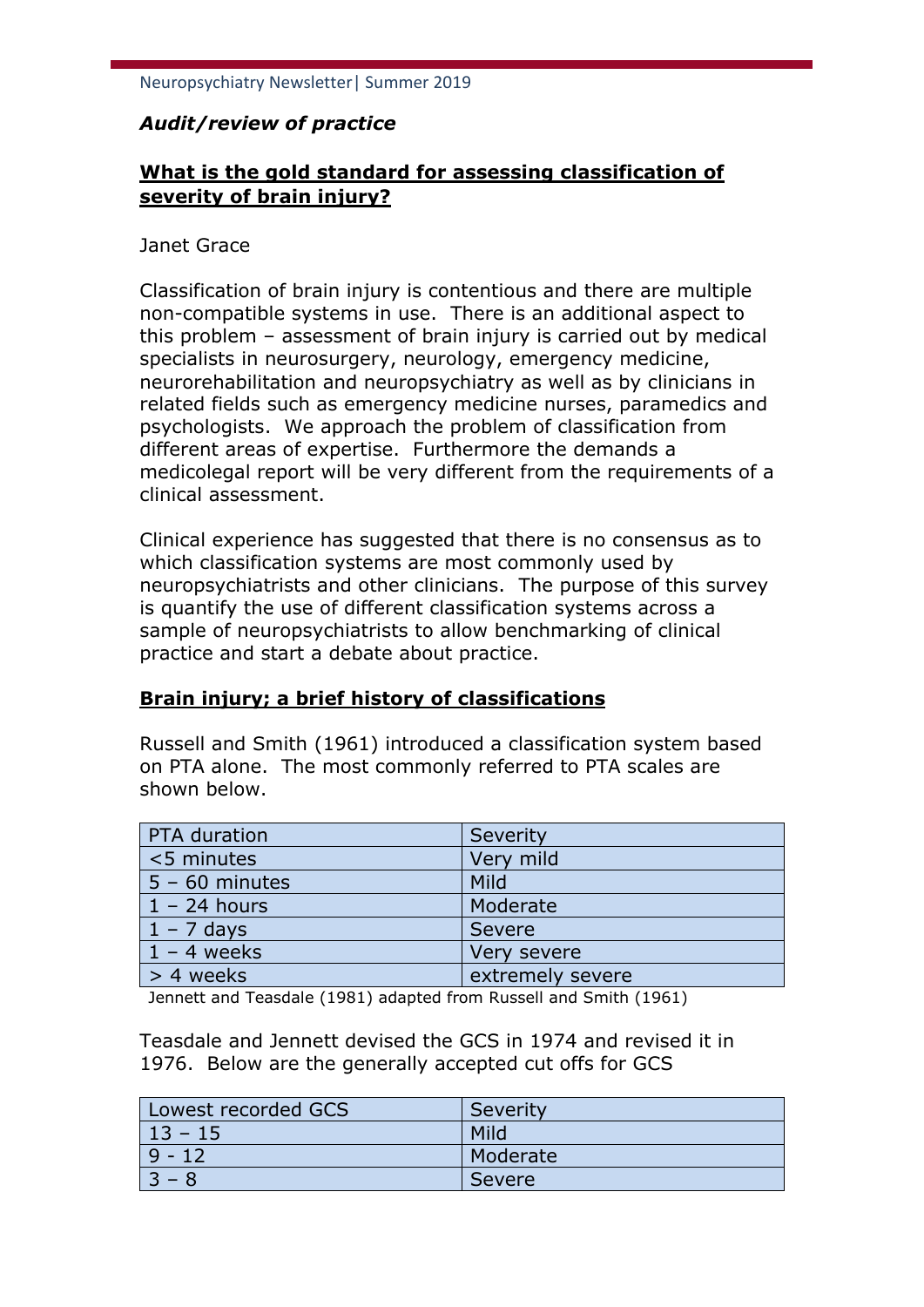Duration of loss of consciousness is often combined with the PTA and GCS. For example

|                 | GCS       | PTA                               | <b>LOC</b>      |
|-----------------|-----------|-----------------------------------|-----------------|
| <b>Mild</b>     | $13 - 15$ | $<$ 1 day                         | $0 - 30$        |
|                 |           |                                   | minutes         |
| <b>Moderate</b> | $9 - 12$  | $>1$ to < 7 days $  > 30$ minutes |                 |
|                 |           |                                   | $to < 24$ hours |
| <b>Severe</b>   | 3-8       | $>7$ days                         | > 24 hours      |
|                 |           |                                   |                 |

Department of Defense and Department of Veterans Affairs (2008). "Traumatic Brain Injury Task Force". *www.cdc.gov/nchs/data/icd9/Sep08TBI.pdf*.

#### The Mayo scale

The criteria for a moderate to severe ABI are 1. Loss of consciousness of more than 30 minutes, 2. PTA of more than 24 hours, 3. A lowest recorded GCS of less than 13 and 4 Haematoma, contusion or haemorrhage on neuroimaging.

A TBI would be classified as probable mild if there is loss of consciousness below 30 minutes, PTA is less than 24 hours, and there is a depressed, basilar, or linear skull fracture (dura intact).

A possible TBI is diagnosed if there are one or more of the following symptoms: blurred vision, confusion, feeling dazed, dizziness, headache, or nausea.

Studies indicate that there is a strong correlation between measures of PTA and GCS, confounding any assessment of an individual measure to predict outcome.

There is a significant question as to whether any assessment of peri-traumatic markers predicts outcome with a degree of accuracy that is clinically useful. The evidence for superiority of one scale over another is contradictory and even the most robust studies show that PTA accounts for only one third of the variance in outcome raising the question of whether there is any point in classifying severity. The MRC CRASH trials rely on GCS, CT findings and pupil reactivity with no assessment of PTA [\(http://www.crash.lshtm.ac.uk/Risk%20calculator/\)](http://www.crash.lshtm.ac.uk/Risk%20calculator/).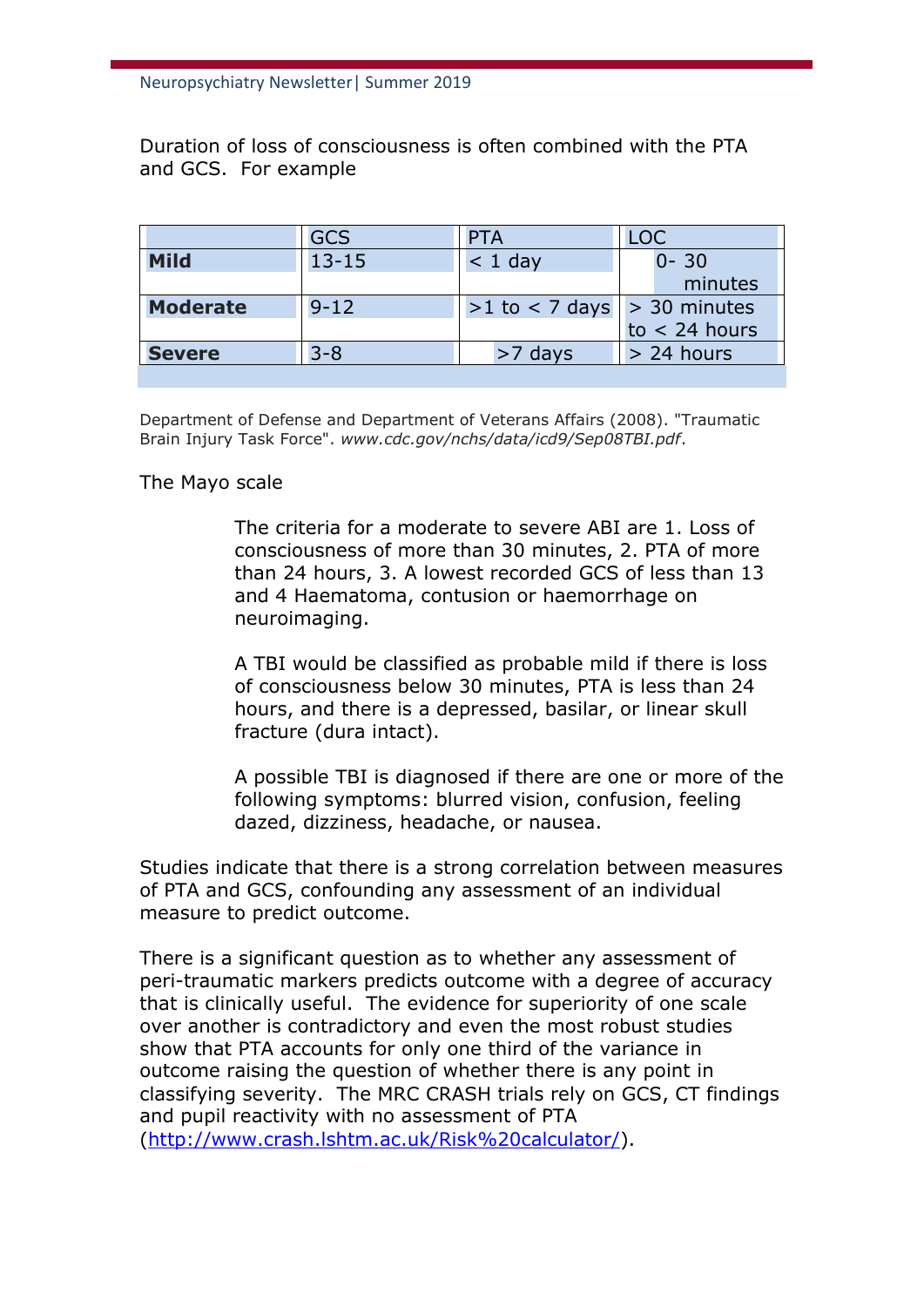In view of the contradictory research regarding utility of classification systems, a survey of current practice was undertaken.

## **Method**

Twenty-three consultant neuropsychiatrists were contacted to comment on how they classified brain injury, which classification system they used and why.

### **Results**

|                | <b>Areas of work</b> | <b>Preferred classification system</b> |
|----------------|----------------------|----------------------------------------|
| $\mathbf{1}$   | NHS and private      | Narrative description                  |
| $\overline{2}$ | Private only         | <b>Vets</b>                            |
| 3              | NHS only             | <b>Vets</b>                            |
| $\overline{4}$ | NHS and private      | <b>DSMV</b>                            |
| 5              | <b>NHS</b>           | Mayo                                   |
| 6              | Private              | Mayo                                   |
| $\overline{7}$ | Private              | Mayo                                   |
| 8              | <b>NHS</b>           | Narrative                              |
| 9              | NHS and private      | Narrative                              |
| 10             | NHS and private      | Mayo                                   |
| 11             | NHS and private      | Mayo/narrative/Russell and Smith       |
| 12             | NHS and private      | Mayo                                   |
| 13             | NHS and private      | <b>WHO</b>                             |
| 14             |                      | Does not see TBI patients              |
| 15             | NHS and private      | Mayo                                   |
| 16             | private              | Mayo or narrative                      |
| 17             | NHS and private      | <b>Narrative</b>                       |
| 18             | <b>NHS</b>           | Mayo or narrative                      |
| 19             | Private              | Mayo                                   |
| 20             | NHS and private      | Mayo or narrative                      |
| 21             | <b>NHS</b>           | Narrative                              |

21/23 people responded. 1/21 did not see brain injury patients so were excluded from the analysis.

There is no consistency either between practitioners or, at times, within an individual's practice as to classification system used. 4/20 used different criteria depending on the circumstances. Only 1/20 used a single dimensional measure (PTA per the Russell criteria) and that was not consistent. The most commonly used criteria were the Mayo (11/20). 8/20 used a narrative description for some or all assessments rather than an externally validated system. 1/20 relied on DSM V.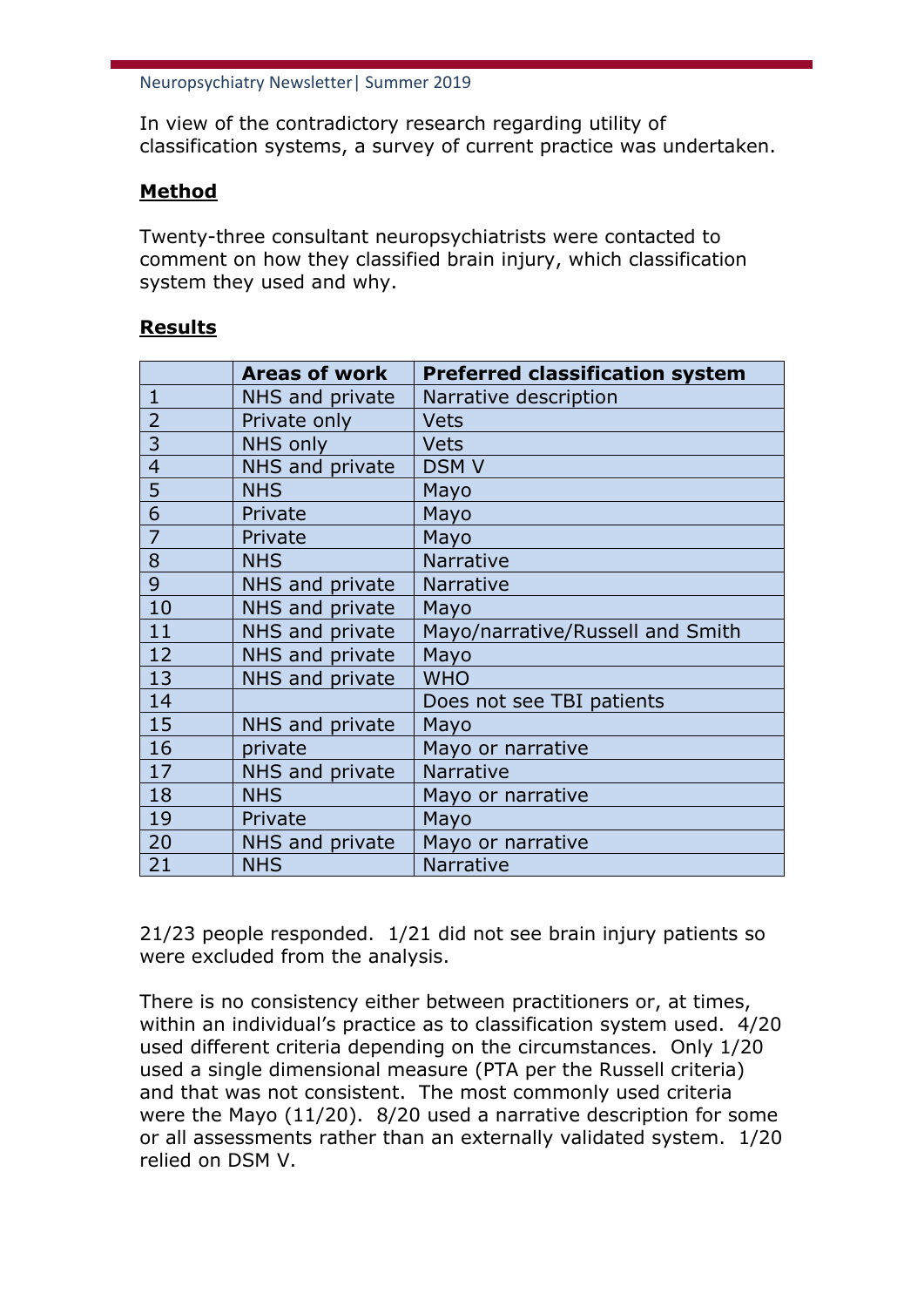Some respondents expressed dissatisfaction with all systems. One respondent wrote

*"As a neuropsychiatrist, all systems fail to cater for our area of expertise and I often fall back on narrative accounts"*

As a group we seem to have become quite keen on radiology findings

"*I have switched to using Mayo because it is the newest and the only one that takes radiology into consideration and it also does not differentiate between moderate and severe because it recognises that outcome is variable regardless"*

Another expressed concern at the uncertainty

"*There is a lot of confusion re severity in Brain Injury among Medicolegal experts so your question is very relevant"*

## **Conclusions**

There is no consistency in assessing the severity of brain injury based on peri-traumatic markers. There is a near consensus that more than one peri-traumatic criteria should be relied on and the comments expressed concern that no system was particularly useful.

In terms of accepted practice, it would be difficult to identify a "*reasonable body of opinion*" as we are so diverse in what we do.

## **Outcome**

Is it worthwhile doing a further survey, maybe through the Faculty, regarding current practice? There is a big sample group (about 3000 members, but not all are consultant neuropsychiatrists). We could extend the scope and ask about preferred use of classification systems and relationship to outcome? This may be useful for both medicolegal work, but also establishing a benchmark for criticism of clinical work and possibly getting our (neuropsychiatrists') voices heard in development of future systems.

*Dr Janet Grace is a consultant neuropsychiatrist with special interest in the interaction between acquired brain injury and mental capacity. Until recently she was clinical lead at the Regional Neurobehavioural Unit at Walkergate Park Hospital where she managed the psychiatric sequalae and severe behavioural problems associated with acquired brain injury.*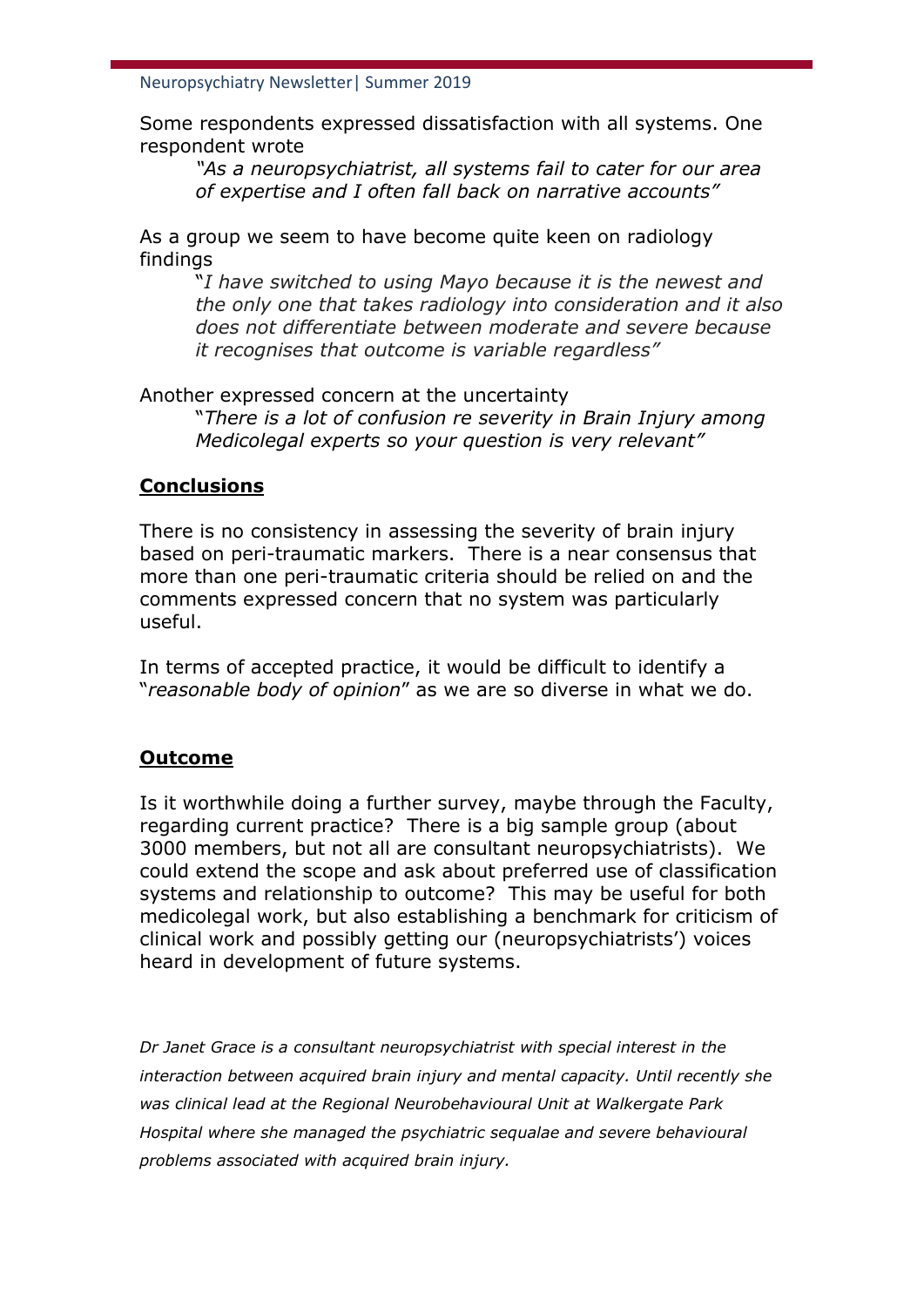## *Conference Report* **Neuropsychiatry – 2018 A Global Approach**

11<sup>th</sup> International Congress of the International Neuropsychiatric Association: 15-17th of February 2018, Bangalore, India; Conference Report Vijay Harbishettar, Rahul Rao and Anitha Siddappa

The 11th International Congress of the International Neuropsychiatric Association (INA) jointly organised by the INA and National Institute of Mental Health and Neurosciences (NIMHANS) at the NIMHANS Convention Centre, Bangalore was attended by over 450 delegates and 35 Speakers from 14 different countries. A total of 120 posters were presented that included 24 posters from outside India.



**Inauguration of Conference by customary lighting the lamp, saying goes "From Darkness to Light"**

The conference began with a talk by Semir Zeki (UK) entitled 'The Objectivity of Subjective Truths' which examined the ability of the brain to accept different interpretations of scenarios but only one interpretation consciously at any one time. The neuropsychologist, Narinder Kapur (UK), then spoke on unconscious cognitive, emotional and social bias. Michael Trimble (UK) brought the first plenary session to a close by discussing, with illustrations, that prediction as a fundamental property of brain and so musicians tend to bring in ambiguity.

The second Plenary Session began with a presentation by Eileen Joyce (UK) linking the pathological changes in Parkinson's disease with the behavioural and psychiatric symptoms seen in the condition. David Arciniegas (USA) subsequently, via tele-link, discussed psychiatric symptoms in various neurological illnesses and dementia. This session concluded with Florence Thibaut (France) presenting a talk entitled 'Biomarkers in Schizophrenia'.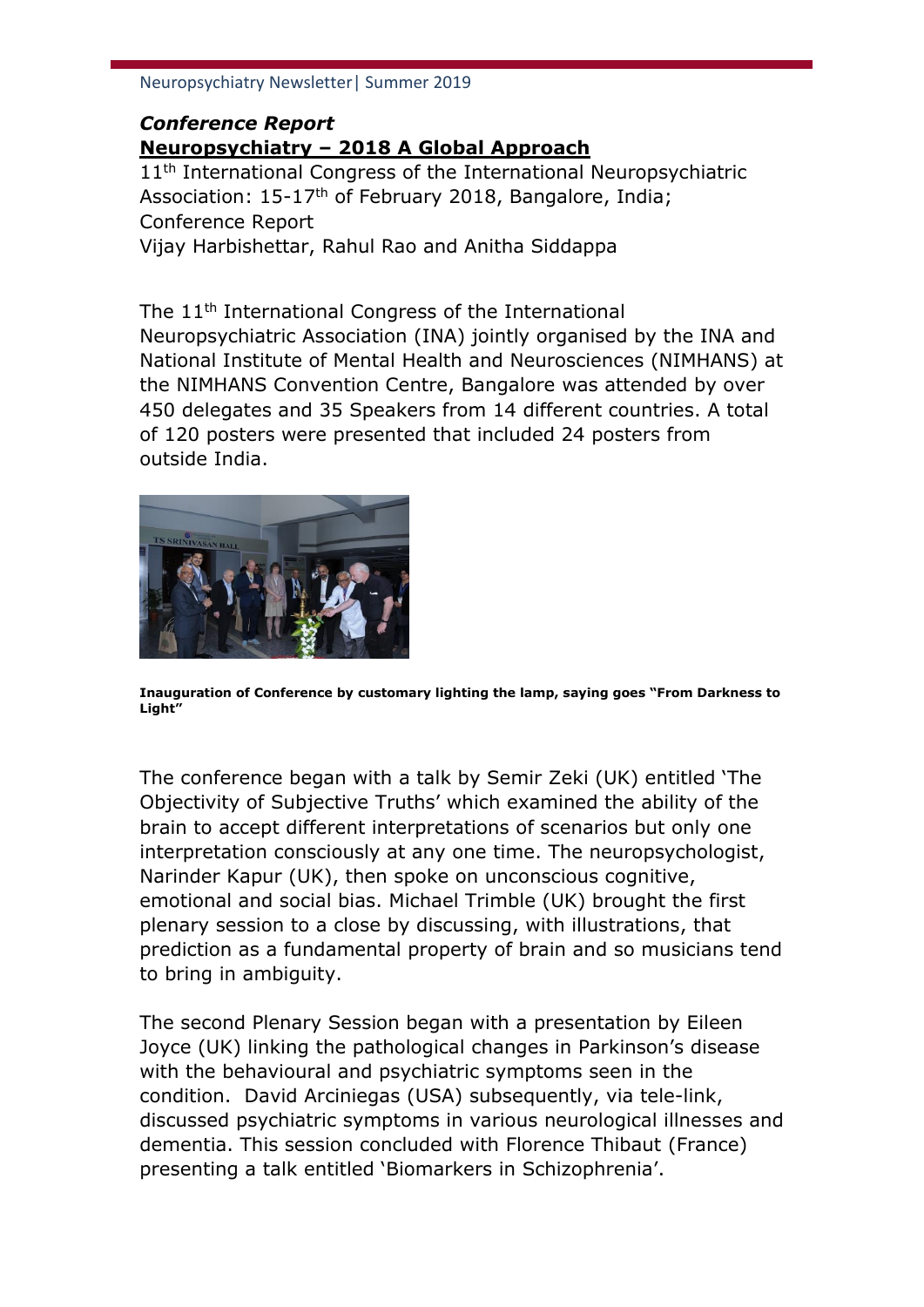The next session began with the formal inauguration of the conference. Michael Trimble (UK) discussed brain and mind interface in epilepsy and took us back into history with his evolutionary approach. BN Gangadhar (India) brought and Indian perspective on mind and body and the importance of wellness from 5000 BC. Parminder Sachdev (Australia) discussed the visual pathways describing how a visualised object is converted into a sensory signal and perceived by central processing.

The third plenary session was opened by Ingmar Skoog (Sweden) who discussed findings from his 50 years Gothenberg cohort study. The importance of the use of PET scans to assist early detection of Alzheimer's disease (AD) and its validation parameters was then discussed by Chris Rowe (Australia). The session concluded with Parminder Sachdev's talk on neuroimaging in neuropsychiatry.

Day two commenced with Dale Hesdorffer (USA) who discussed comorbidities in epilepsy. Valsamma Eapen (Australia) discussed various pathways in brain was discussed that correlates with the behavioural problems in childhood. Then Ralph Martins (Australia) University discussed biomarkers for early diagnosis of AD based on his experience with large cohort study of 1200 People over twelve years.

The fifth plenary session began with Ennapadam Krishnamoorthy (India) discussing how managing mental and social well-being are key components in treating individual patients and shared his experiences of using all round holistic assessment and offering treatment including complementary therapies. Then came the Haim Belmaker (Israel) who discussed the neuropsychiatric effects of lithium and its mechanism of action. Ehud Klein (Israel) critically evaluated evidence of transcranial magnetic stimulation (TMS).

The action in Hall A began by critically evaluating the evidence base for ECT in psychosis by Jagdisha Thirthahalli (India). This was followed by a talk on TMS by Ganesan Venkatasubramanian (India). He gave hope regarding TMS with data on its benefits in depression, OCD and negative symptoms of schizophrenia. After that Urvaksh Mehta (India) gave talk on the how TMS can used to understand psychopathology in various conditions. The next speaker was Ipsit Vahia (USA) who briefed on the utility of technology to diagnose and monitor various conditions. Continuing on the discussion of technology, Prabhat Chand (India) gave a talk on how technology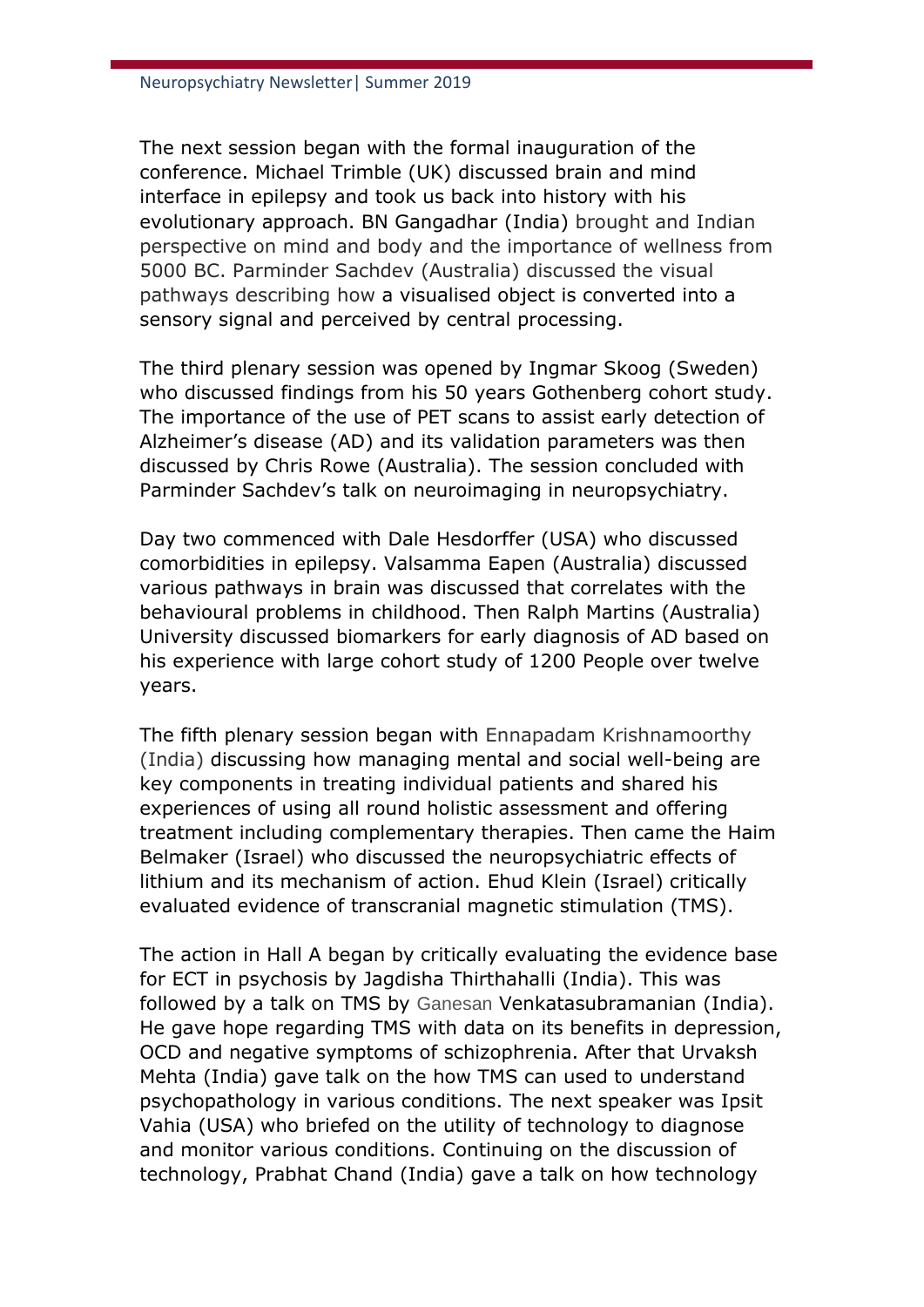has helped reach out to very rural parts of India. Then Mathew Varghese (India) spoke on his online Caregiver Program for Dementia. Then K Muralidharan (India) spoke about neuropsychological deficits in early bipolar 1 disorder. The next talk was about Cellular Models in Psychiatry by Biju Vishwanath (India). John P John (India) spoke on historical reference to how Alzheimer's disease and schizophrenia might have common roots as highlighted by Kraeplin.

In Hall B, the session began with Gilberto Brofman (Brazil) speaking about clozapine. Riaz Baber (USA) discussed mindfulness. The inflammatory hypothesis of depression was discussed by Raz Yirmiya (Israel). Then Nurit Yormiya (Israel), from experience of her own longitudinal follow up study of preterm births for period of 5 years, discussed early social communication behaviour and risk factors. The next two talks began with Kenichi Meguro (Japan) discussing how language as a cognitive function can lead to different phenomenonology and Nakatsuka (Japan) discussed the secondary behavioural symptoms include delusions in 40-70% of Alzehimers Disease. Vorapan Sananaroong (Thailand) discussed language phonology, morphology, syntax, semantics and pragmatics.

On the last day of the Conference, in Hall A, speaker Dr Ravi Yadav (Israel) covered a broad range of neuropsychiatric aspects of movement disorders. The genetics of neurodegenerative disorders was discussed by Sanjeev Jain (India). After this epilepsy and its neuropsychiatric aspects was discussed by Sanjib Sinha and Senthil Reddi (India) respectively. In an interesting presentation, neurosurgeon Dwarakanath (India) discussed deep brain stimulation and gamma knife surgery.

The Australian Symposium began with a discussion of preventative aspects of Alzheimer's disease by Rebecca Koncz and Parminder Sachdev.

During a session exclusively dedicated to 'Women in Neuropsychiatry', Florence Thibaut discussed substance misuse issues with comorbidity in women followed Prabha Chandra's (India) talk on postpartum psychosis.

The other session was on functional neurological disorders supported by the British Neuropsychiatric Association and RCPsych Faculty of Neuropsychiatry. Tim Nicholson (UK) explained how the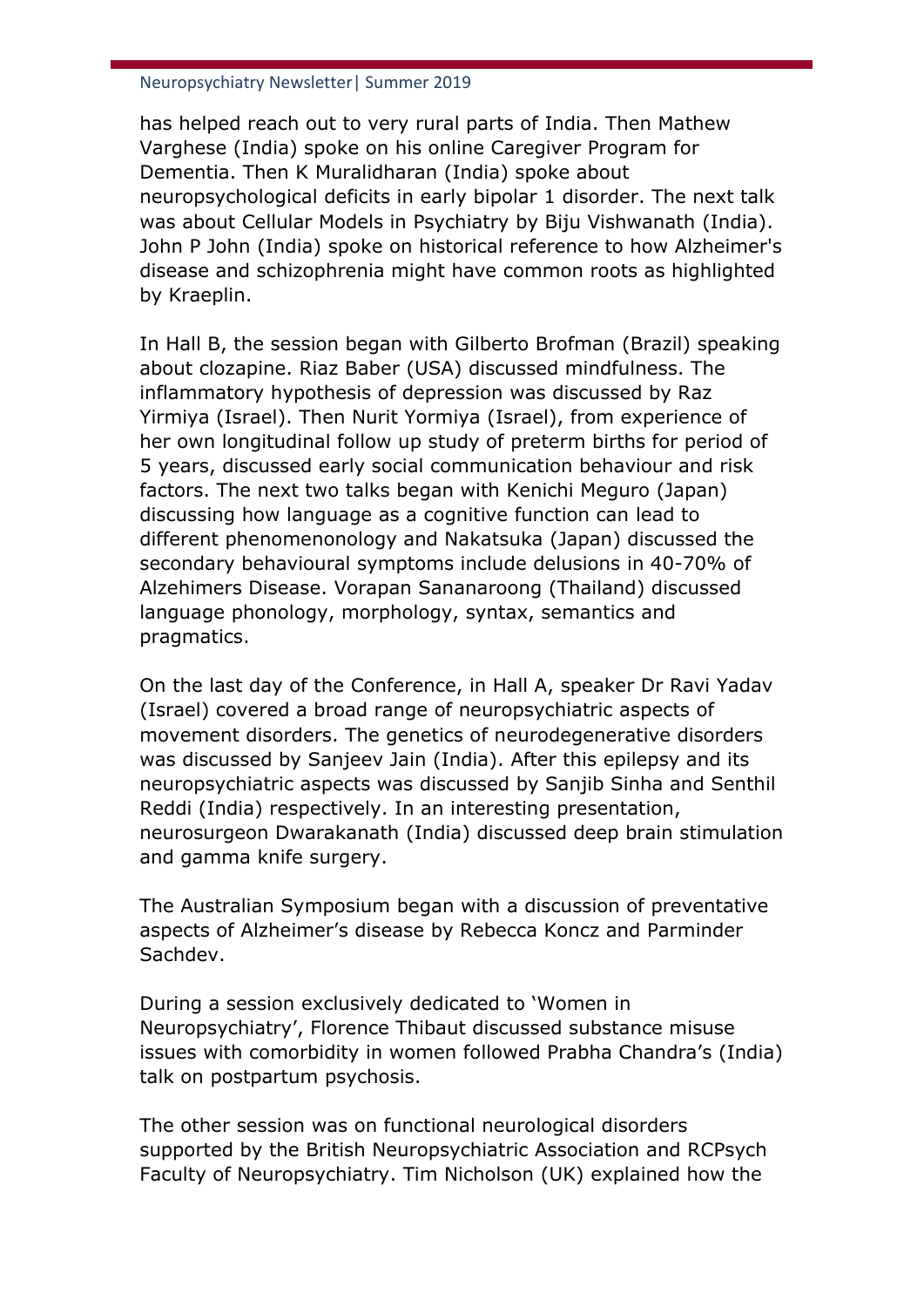various terminologies could be confusing and stigmatising. Niruj Agrawal (UK) gave insights into the management and emphasised the need of early diagnosis, effective triaging, collaborative MDT approach and individualised case management.

A session marked as European Symposium presented by Mr Peter Maeck, an author, photographer and a carer for dementia titled "Rememberance of things Present: Making peace with dementia". David Neary's (UK) presentation on clinical approaches to confusional states was a crisp account of subacute confusional states which are difficult to assess and diagnose. There is dysfunction in cortico- thalamo-cortico neuronal network which affects memory consolidation, explained Greek clinician Dmitri Dekeios speaking on sleep biomarkers. Vascular dementia in the Indian scenario by Suvarna Alladi followed was by a discussion of the Gothenburg cohort study highlighting the silent vascular burden of stroke risk factors in vascular dementia by once again Ingmar Skoog.

The INA Raymond Cajal Lecture was delivered on macro and micro perception in the visual world by Semir Zeki followed by the INA Alwyn Lishman Lecture on 'Neurodegeneration, a Natural Model of Understanding Cognition and Behaviour' by Julie Snowden (UK). In conclusion, the International Conference successfully gave a platform for exchange of wealth of knowledge on contemporary global neuropsychiatry. The weather in Bangalore was consistently pleasant throughout.

**Acknowledgements:** Thanks to the Hosting team lead by INA President Krishnamoorthy, Chennai, and Professor Mathew Varghese, NIMHANS, Bangalore.

*Dr Vijaykumar Harbishettar is a Consultant Psychiatrist and Ad-hoc Faculty in Geriatric Psychiatry, NIMHANS, Bangalore*

*Dr Rahul Rao is the Post-Graduate Resident in Psychiatry at M S Ramaiah Medical College, Bangalore*

*Dr Anitha Siddappa, Consultant Geriatric Psychiatrist working in Nightingale Medical Trust, Bangalore*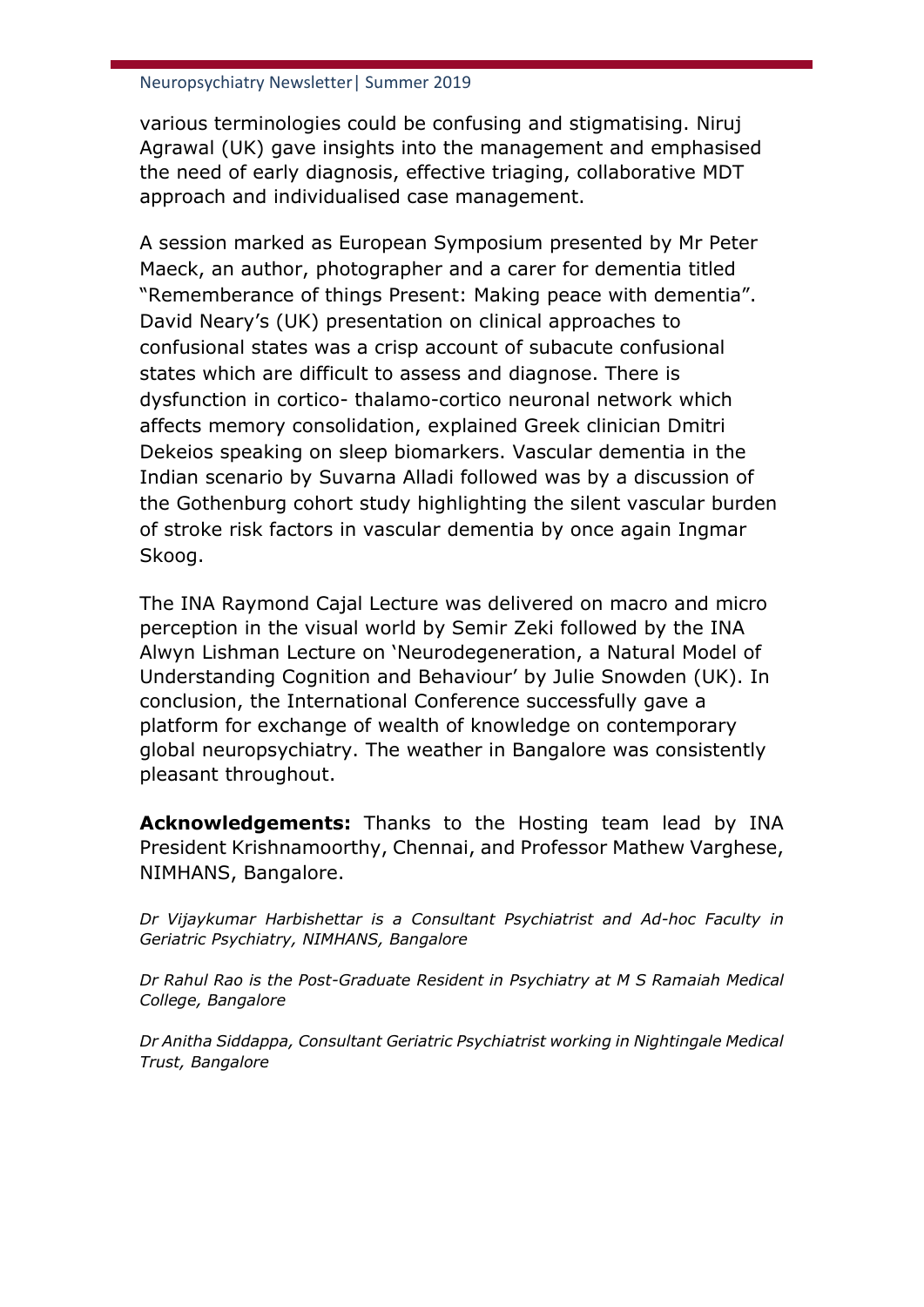## **'Dis-sociated' - a documentary about dissociative seizures**

Over the last two decades there has been an impressive rise in research interest in dissociative seizures, and our understanding of this common condition has increased considerably. Nevertheless, patients often end up in limbo. Neurologists tell them that their problem is not "neurological", but psychiatrists may feel uncertain how to help them - and patients may not want to see them anyway, because they cannot believe their problem could be "psychological".

"Dis-sociated" is the first full-length (51 minute) documentary about dissociative seizures and is now available - free to view or show on YouTube:

### <https://www.youtube.com/channel/UC0h5tSMk6wq2ZiEi8FM-7xg>

The film was produced as a declaration of friendship. Clea Martin Vargas, who made this film, was inspired to dedicate herself to this project when her friend developed dissociative seizures and struggled to find any useful information about her condition for several years. The film follows Clea's friend on a journey of selfdiscovery which ultimately leads to the resolution of the seizures. It also captures the stories of four other individuals with dissociative seizures who share their experiences and insights. Although not everyone portrayed in the film achieves control or understanding of their seizures, they all come across as individuals doing their best to get better and make the most of their lives. While up-to-date expert explanations of dissociative seizures are provided by internationally recognised experts such as Lorna Myers from the US or Markus Reuber from the UK, the most striking aspect of the film are the contributions made by the five individuals with dissociative seizures.

This film was intended to raise awareness and understanding of dissociative seizures among the general public, but it is an excellent therapeutic tool to show people affected by dissociative seizures how life can go on and how they can get better. Patients may find it easier to learn lessons about living with d<del>D</del>issociative sseiziures from other individuals with the condition than from their doctors.